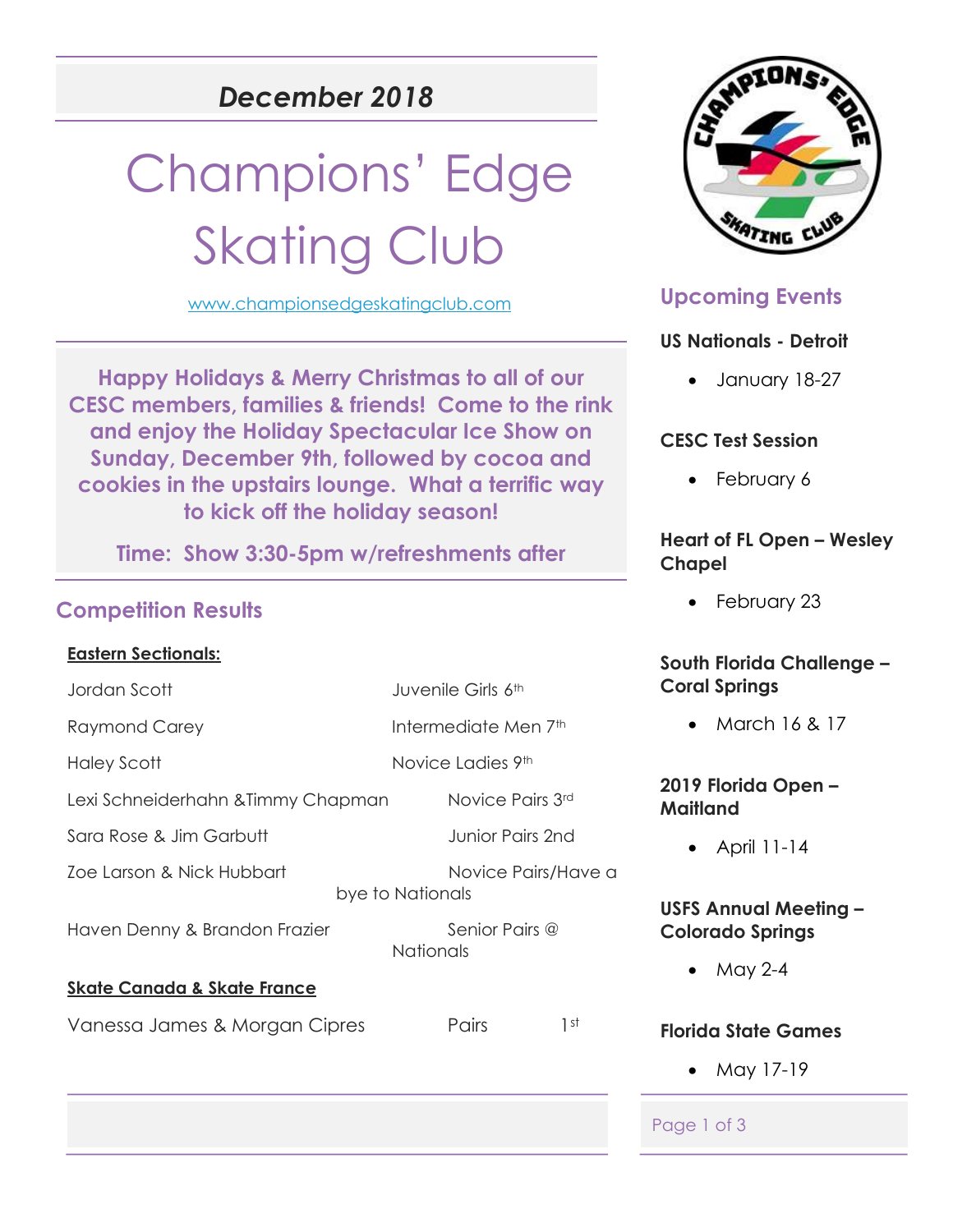

# We wish all of our National & International Competitors all the Best and Skate Like A CHAMPION! We're Excited for you!

#### November Test Session Results

Of the 24 testers, 22 tests were passed! This was the first test session using new judging sheets, not only for the judges, but also for the coaches and skaters. CESC is very proud of this accomplishment!

| <b>Senior Moves:</b>           | <b>Preliminary Moves</b>               |
|--------------------------------|----------------------------------------|
| Sara Feminella                 | Kaitlyn Bradley                        |
| <b>Junior Free Skate</b>       | <b>Alex Croley</b>                     |
| <b>Bailee Glickman</b>         | Annabel Lewis                          |
| Novice Pairs                   | <b>Pre-Preliminary Moves</b>           |
| Elicia Wang                    | Abigail Warnock                        |
| <b>Pre-Juvenile Moves</b>      | Adult Pre-Bronze Moves & Free Skate    |
| Lacy Meagher                   | <b>Beryl Finn</b>                      |
| Caitlin Mesa                   | <u> Pre-Bronze Dance – Cha Cha</u>     |
| <b>Pre-Juvenile Free Skate</b> | Paige Clauws                           |
| Paige Roark                    | <u> Pre-Bronze Dance – Swing Dance</u> |
| <b>Preliminary Free Skate</b>  | Paige Clauws                           |
| <b>Alex Croley</b>             |                                        |

Page 2 of 3